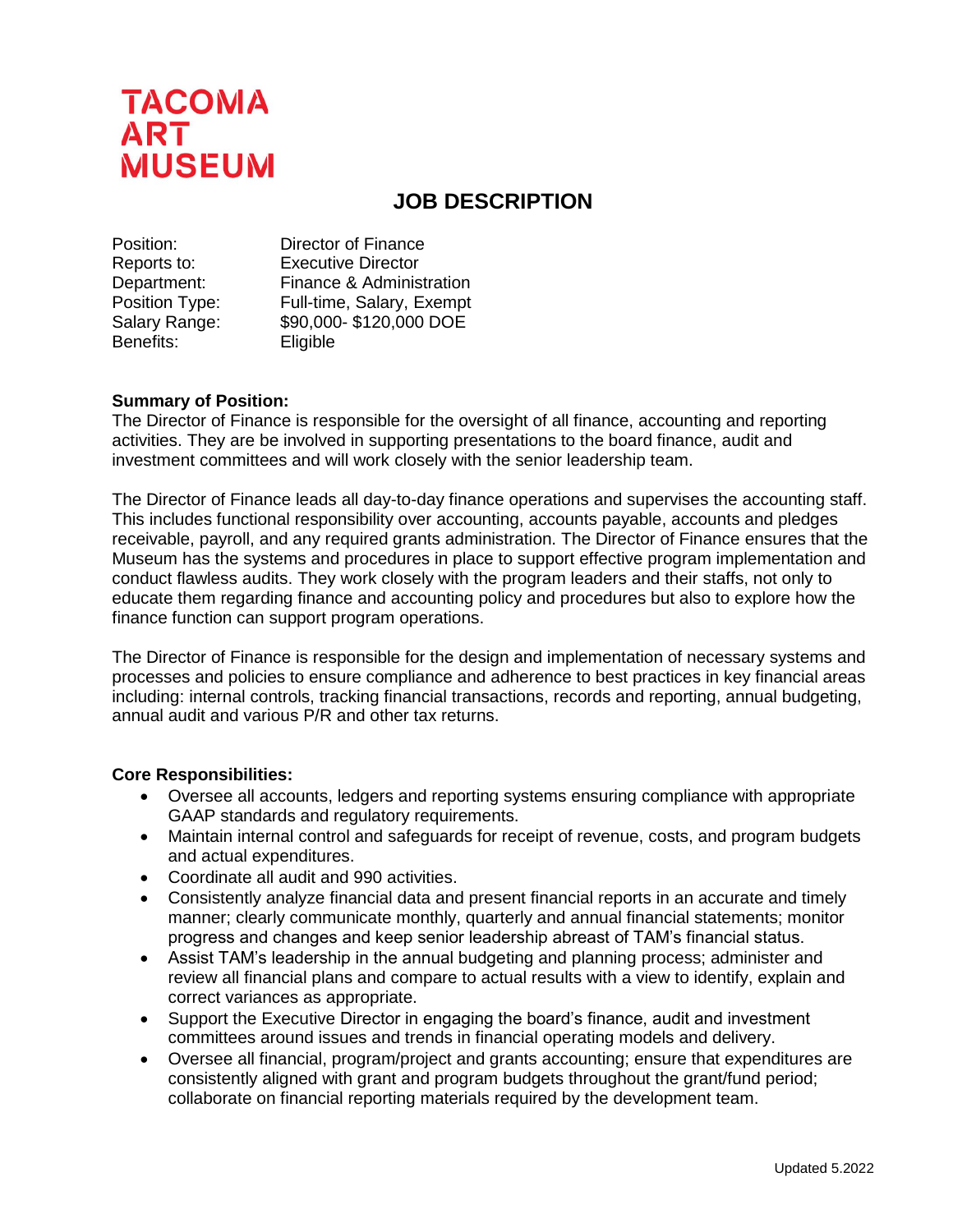- Leverage strengths of the current finance team members, help to clarify roles and responsibilities and develop and implement training programs in order to maximize and reach optimal individual and organizational goals.
- Provide leadership in strengthening internal communications with all staff at all levels throughout the organization; create and promote a positive and supportive work environment.
- Participate in the Musuem's Diversity, Equity, Inclusion and Access (DEIA) trainings and ensure the participation of accounting team members
- Perform other duties as necessary

## **Absolutely Required Skills/ Knowledge/ Ability/ Experience or Education:**

- Five or more years' experience managing a non-profit accounting/finance department; with solid experience coordinating audit activities and managing reporting, budget development and analysis, accounts payable and receivable, general ledger, payroll, accounting for investments, and providing internal and external financial statements and other support to senior or executive level staff highly desired.
- Demonstrated knowledge of and experience with GAAP fund accounting.
- Keen analytic, organization and problem solving skills which allows for strategic data interpretation versus simple reporting.
- A self-starter, with a demonstrated ability to prioritize and see tasks through to completion. Must be able to manage multiple projects/tasks and remain flexible under pressure.
- Proven track record in managing and supervising staff; ability to work well as part of a highly collaborative team
- High degree of interpersonal skills: personable and diplomatic in working with diverse constituencies; able to effectively manage, motivate, and train staff
- Proficient in Microsoft Office applications. Advanced user of MS Excel and Outlook.
- Strong written and oral communication skills, effective problem solving and flexibility
- Demonstrates commitment to supporting the Musuem's Diversity, Equity, Inclusion and Access (DEIA) framework
- Ability to work and maintain the Museum brand values: innovative, passionate, civic-minded, gracious, approachable

## **Desired Skills/ Knowledge/ Ability/ Experience or Education:**

- Accounting or other business related Bachelor's degree; CPA preferred.
- Experience working with MIP Fund Accounting Software for Non-Profits

## **Travel, Working Conditions, Physical Requirements and Environment include:**

- Option for hybrid work following probationary period
- Must be able to work at a workstation and/or computer screen for the majority of the work day
- Continuously exchanges information through listening and talking with staff, volunteers and individuals in the community

## **To Apply**

- Please email a succinct cover letter and resume to [HR@TacomaArtMuseum.org.](mailto:HR@TacomaArtMuseum.org)
- Include "Director of Finance: First Name Last Name" in subject line.
- No phone inquiries, please.

## **Resume review will begin immediately. Position is open until filled.**

Tacoma Art Museum is an Equal Opportunity Employer

Tacoma Art Museum strongly encourages applicants from members of groups underrepresented in careers related to museums and the visual arts.